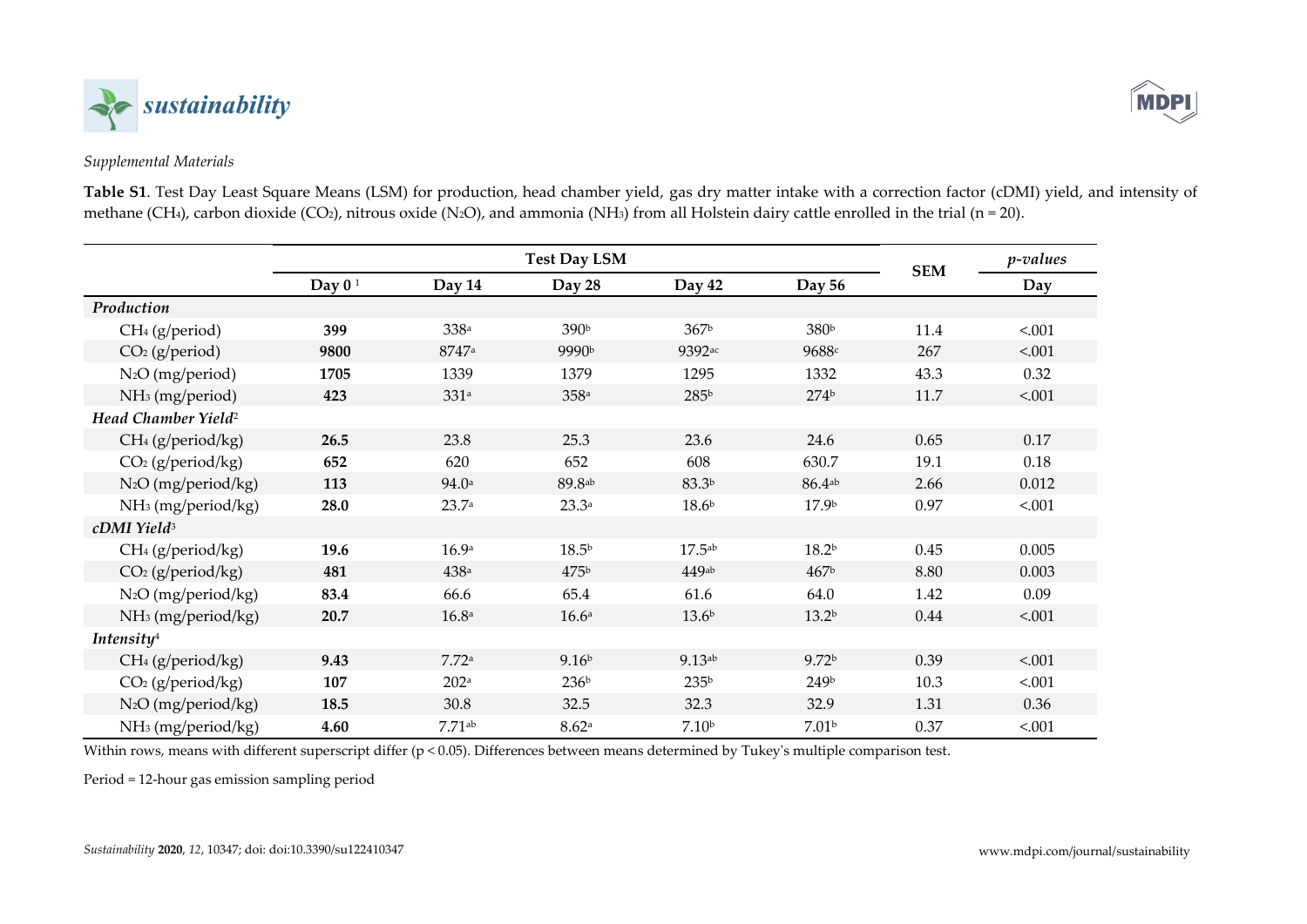## *Sustainability* **2020**, *12*, 10347 2 of 3

<sup>1</sup>Day 0 included as covariate within the model for the four test days (when treatment was applied)

- <sup>2</sup> gas production  $\times$  (1/kg DMI from the sampling period while in the HC)
- <sup>3</sup> gas production × (1/kg corrected DMI) according to Robinson et al. [29]
- $4$  gas production  $\times$  (1/kg energy corrected milk)